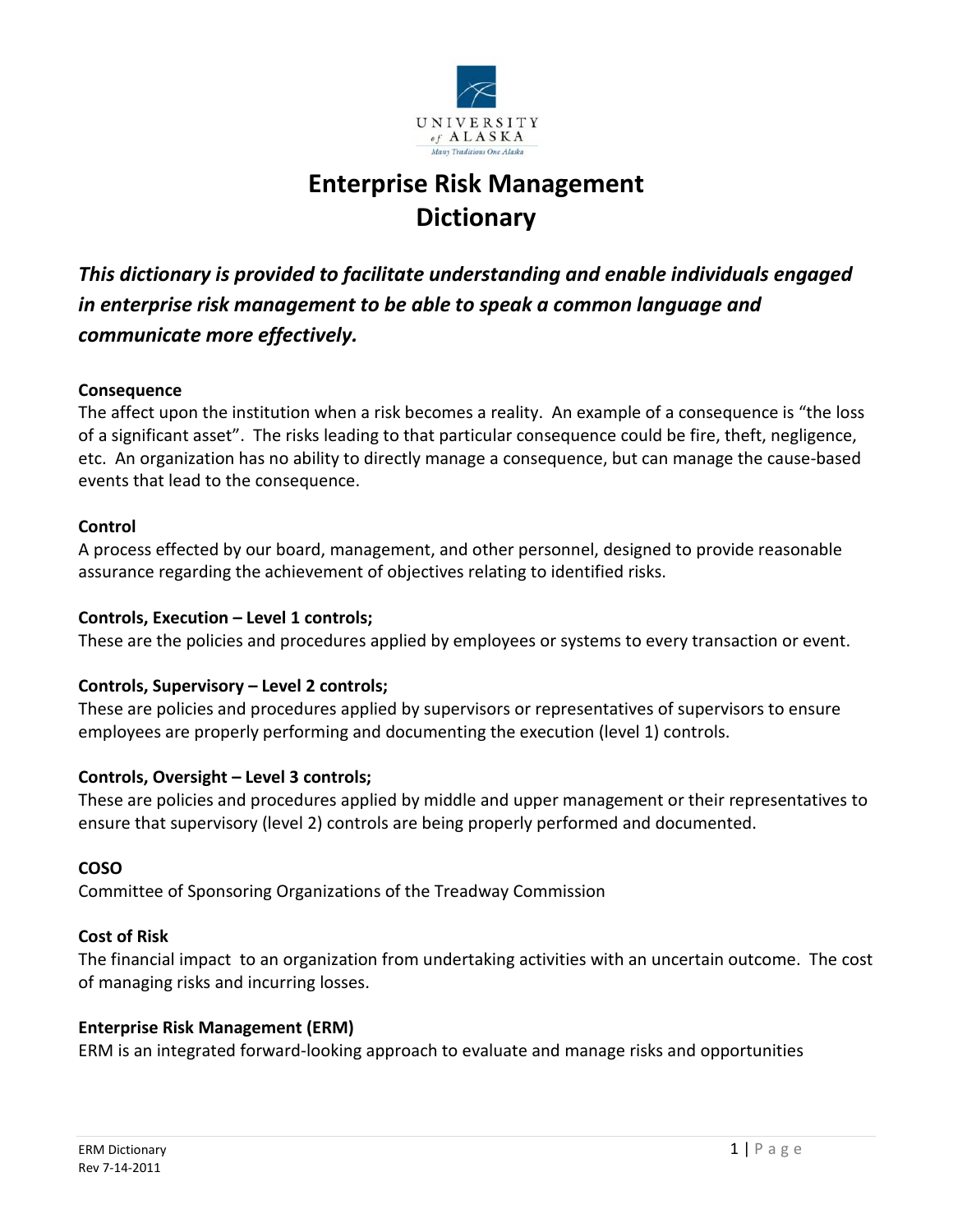## **Event**

Occurrence or change of a particular set of circumstances.

## **Executive Risk Assessment**

Conducted periodically by the chancellor and president with his/her direct reports. The executive risk assessment (ERA) is submitted to Statewide Risk Services for compilation of the university risk register. Areas that are assessed as high risk are suggested for the performance of more detailed 'Major Activity Area' risk assessments. Identified risk areas are used to facilitate the development of Internal Audit's annual audit plan, which is presented to the Board of Regents Audit Committee. This facilitates audit coverage of the areas identified as high risk by management.

## **Exposure**

Extent to which an organization and/or stakeholder is subject to an **event**

## **IIA**

Institute of Internal Auditors

## **IIA**

Insurance Institute of America

## **Impact**

Result or effect - there may be a range of possible impacts associated with an event. The impact of an event can be positive or negative relative to the entity's related objectives.

## **Inherent Risk**

The risk in the absence of any actions management might take to alter either the risk's likelihood or impact.

## **Internal Environment**

Encompasses the tone of an organization and sets the basis for how risks and internal controls are viewed and addressed by an entity, including risk management philosophy and risk appetite, integrity and ethical values, and the environment in which the organization operates.

# **ISO**

International Organization for Standardization

## **Major Activity Area**

A collection of major business processes of which the responsibility ultimately rolls up to a direct report of the chancellor or president. For example, the processes of financial reporting, accounts receivable, accounts payable, and cash management may be part of the Finance major activity area. A risk assessment at this level becomes the foundation for determining the strategies and controls necessary to either minimize or optimize the risks and opportunities identified.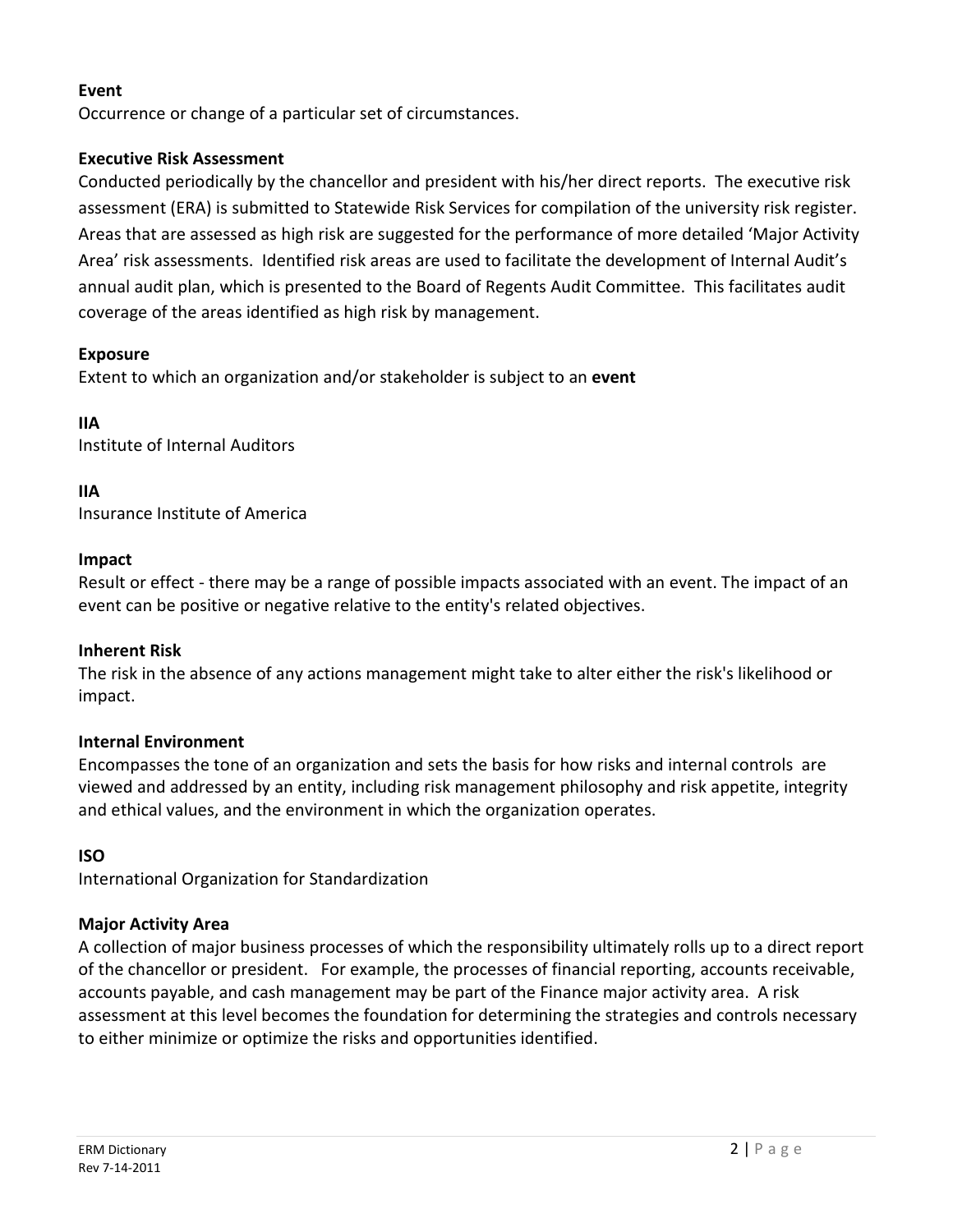## **Monitoring**

The entirety of risk management is monitored and modifications are made as necessary. Monitoring is accomplished through ongoing management activities, separate evaluations, or both.

## **NACUBO**

National Association of College and University Business Officers

## **Opportunity**

The possibility that an event will occur and positively affect the achievement of objectives.

## **Probability**

The likelihood that a risk will become a reality.

## **Process**

A set of linked tasks that are controlled by a common set of policies and procedures, and generate a common set of risks. In the major activity area of Finance, for example, processes may include financial reporting, accounts receivable, accounts payable, and cash management.

## **Residual Risk**

The remaining risk after management has taken action to alter the risk's likelihood or impact.

#### **RIMS**

Risk and Insurance Management Society

## **Risk**

The chance of loss or gain; the possibility that an event will occur that affects the achievement of an organization's mission or objectives.

## **Risk Acceptance**

The decision to accept the consequences and likelihood of a risk.

## **Risk Analysis**

A process of identifying, describing and measuring the risks associated with different courses of action in order to inform the decision making process.

## **Risk Appetite**

An organization's tolerance for risk; the amount of risk an organization is willing to accept in pursuit of its mission/vision.

#### **Risk Assessment**

The consideration of the extent to which potential events have an impact on achievement of objectives. Assessment is done from two perspectives; likelihood and impact. Includes positive and negative impacts of potential events. Risks are assessed on both an inherent and a residual basis.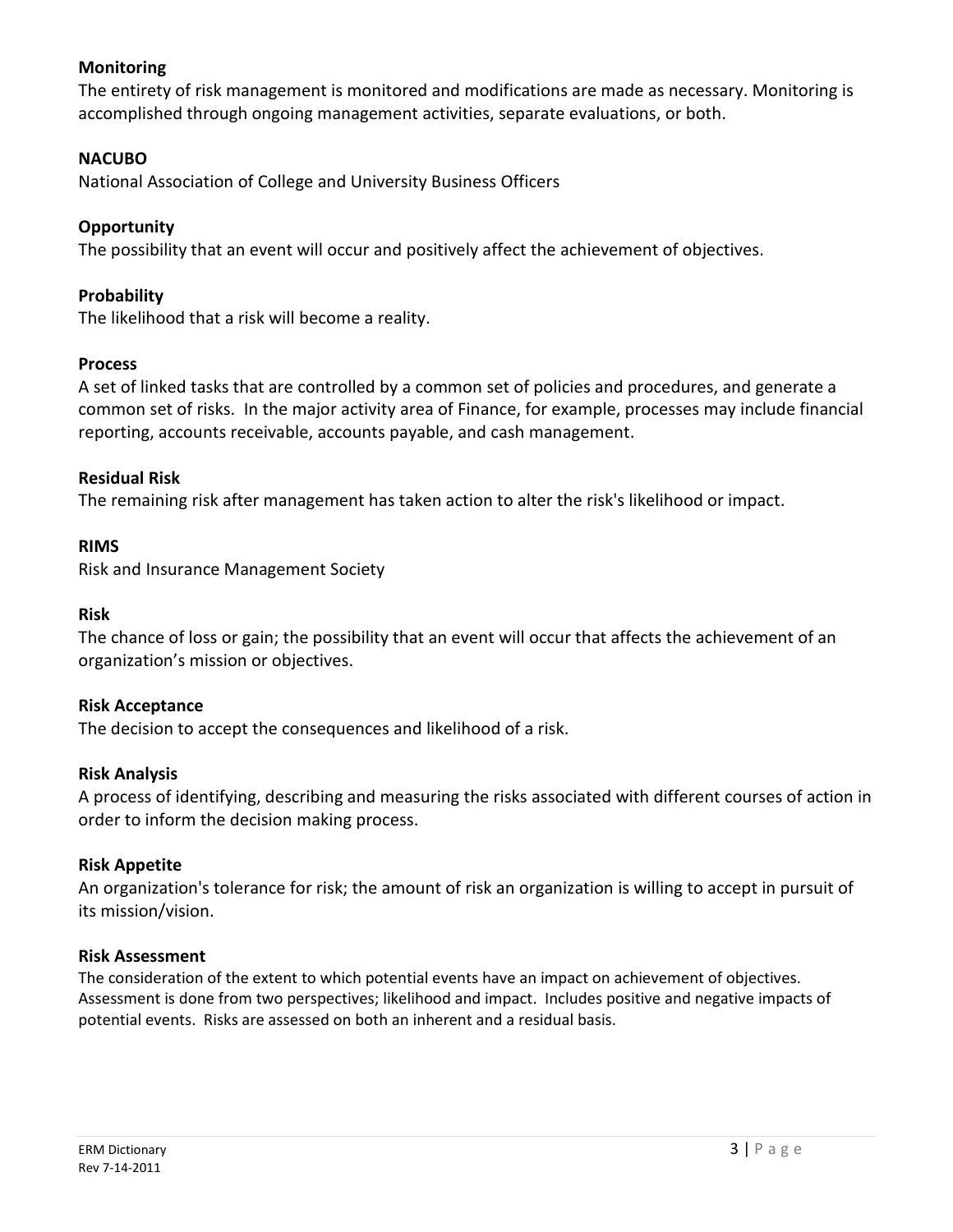## **Risk Avoidance**

Avoiding the activities giving rise to risk.

## **Risk Categories**

Assists in sorting and organizing; examples include:

- *Safety:* Includes life and health exposures arising out of university operations, events, and activities. *Strategic***:** Exposure to uncertainty related to long-term policy directions of the institution—the "big picture" risks.
- *Financial***:** Exposure to uncertainty regarding the management and control of the financial resources and physical assets of the institution.
- *Operational***:** Exposure to uncertainty related to day-to-day business activities.
- *Reputational:* Exposure to uncertainty related to brand, perceived value, organizational status, and public perception and trust. Employee and educational integrity and a clear statement of the ethics and moral values emanating from the top are important components of this risk.
- *Compliance:*Includes external regulatory agencies, internal and external reporting, financial and non-financial information.

## **Risk Control**

The technique of minimizing the frequency or severity of losses by any number of means such as training, safety and security measures, a regulation, policy, or procedure

## **Risk Estimation**

The use of a tool or system (quantitative or qualitative) to determine probability of occurrence and consequences of risks.

## **Risk Evaluation**

Comparing the results of Risk Estimation to established criteria for the purpose of determining the significance of risks and whether to accept them or treat them (see also Risk Mitigation and Avoidance).

## **Risk Financing**

The mechanisms for funding risk mitigation strategies and/or funding the financial consequences of risk (i.e., insurance).

## **Risk Identification**

The determination of risks that are material; i.e., that potentially can impact the achievement of objectives.

## **Risk Management**

Coordinated activities to direct and control an organization with regard to risk.

## **Risk Management Plan**

Specifies the issues, approach, management component and resources to be applied to the management of risk.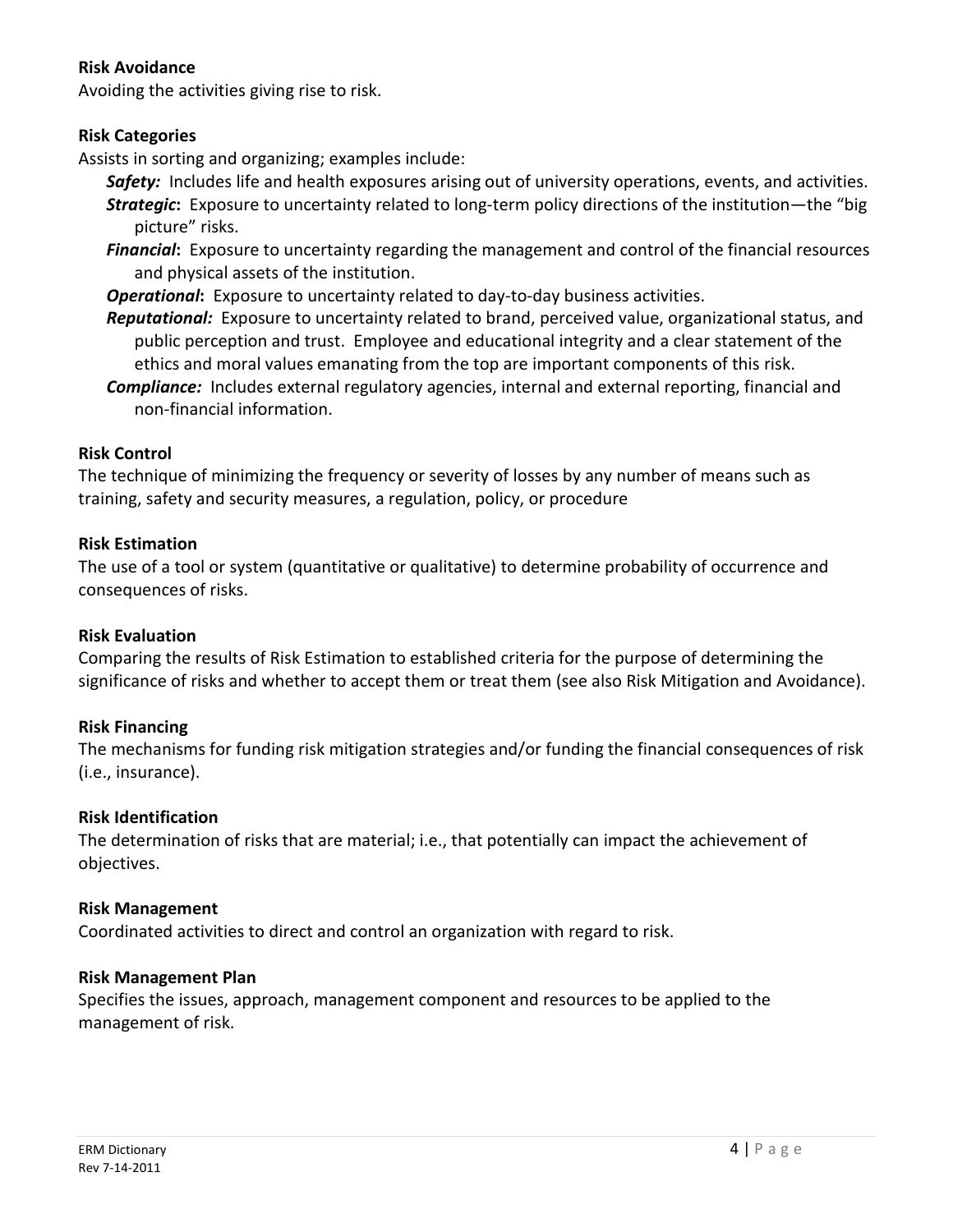## **Risk Management Policy**

Statement of the overall intentions and direction of an organization related to risk management

## **Risk Mapping**

The visual representation of risks (which have been identified through a risk assessment exercise) in a way that easily allows priority ranking them.

## **Risk Matrix**

Tool for ranking and displaying risks by defining ranges for probability and impact (or consequence and likelihood).

## **Risk Mitigation**

Actions which reduce a risk or its consequences (see Risk Strategies).

#### **Risk Owner**

Person(s) with the accountability and authority to manage a risk

#### **Risk Portfolio**

A list of risks identified and evaluated by an organization (also called Risk Register) that represent our portfolio of risks at a certain time.

#### **Risk Prioritization**

The ranking of material risks on an appropriate scale, such as frequency and/or severity (see also Risk Mapping)

## **Risk Reduction**

Action is taken to reduce risk likelihood or impact, or both. Measures to reduce the frequency or severity of loss.

#### **Risk Register**

A compilation of risk assessment results (also called Risk Portfolio).

#### **Risk Response**

Management selects risk responses-avoiding, accepting, reducing or sharing risk-developing a set of actions to align risks with the entity's risk tolerances and risk appetite.

#### **Risk Reporting**

Publishing information on risks to internal or external stakeholders.

#### **Risk Retention**

Acceptance of the potential benefit of gain, or burden of loss, from a particular risk.